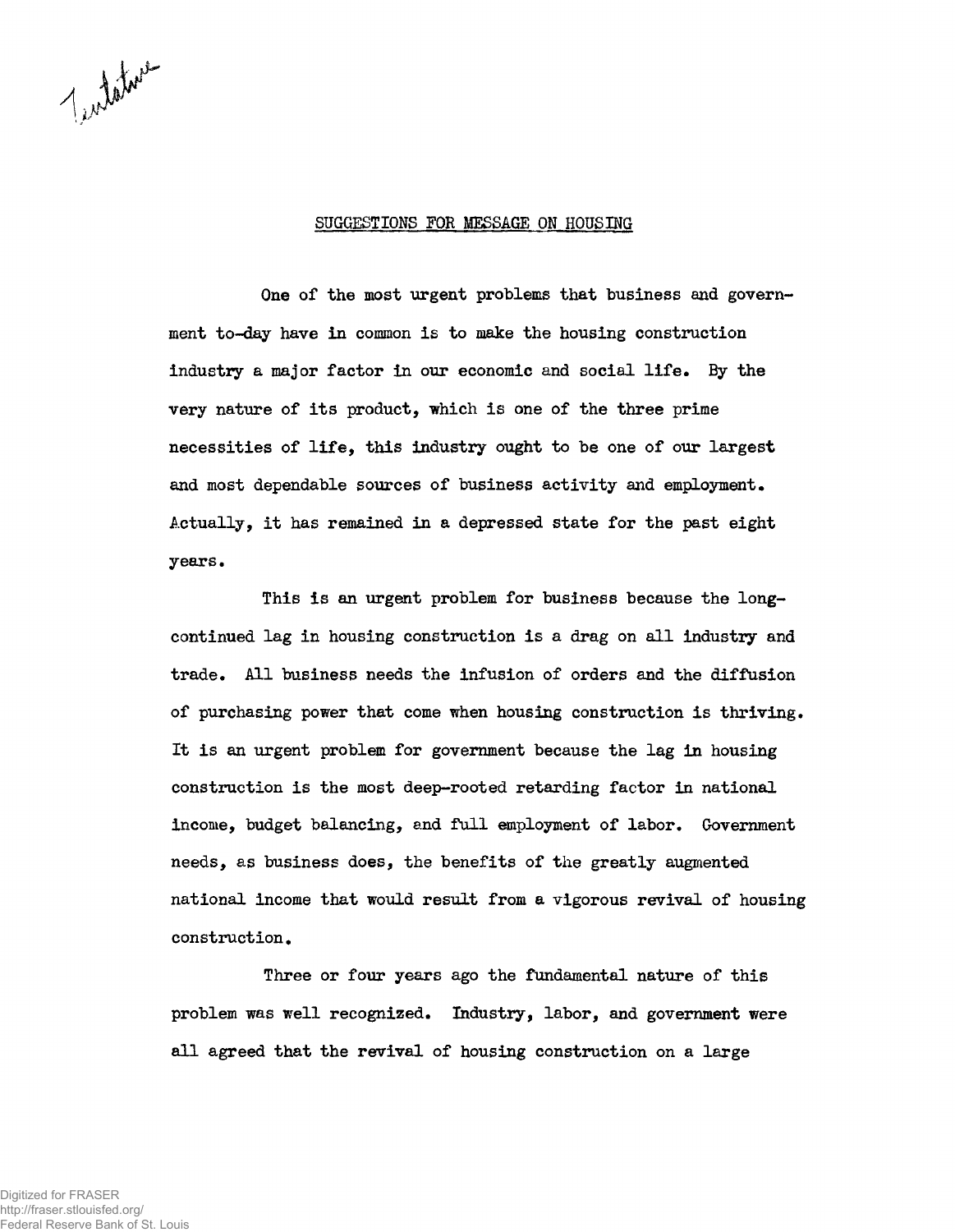scale was an essential prerequisite of widespread and sustained recovery• Nevertheless, what then seemed self-evident to everyone was for a time apparently contradicted by what was actually experienced. We did have a great recovery of business generally from 19S3 into the present year. But housing construction, far from being the moving force and mainstay of the recovery movement, had only a belated and minor part.

In the construction of housing, we had a partial recovery in 1935, some further improvement in 1936, and continued gains this year. Last spring, however, a sudden unseasonal downturn occurred in this industry. The result was that the total number of dwelling units erected during the 1937 building season fell far short of what had been widely anticipated. As to the causes of this early downturn and its continuance during months ordinarily marked by very active building, I shall have more to say presently.

What I wish to emphasize at this point is that the failure of housing construction to make adequate headway in common with business generally has been a most serious factor in arresting industrial activity and bringing on a recession of industrial production and buying. The recovery which took place from 1933 to 1937 lacked the continuing impetus and support that could come only from a much larger volume of housing construction—a volume large enough to keep pace with the steady growth in our population, to maintain or improve our housing standards, and to give work and

-2-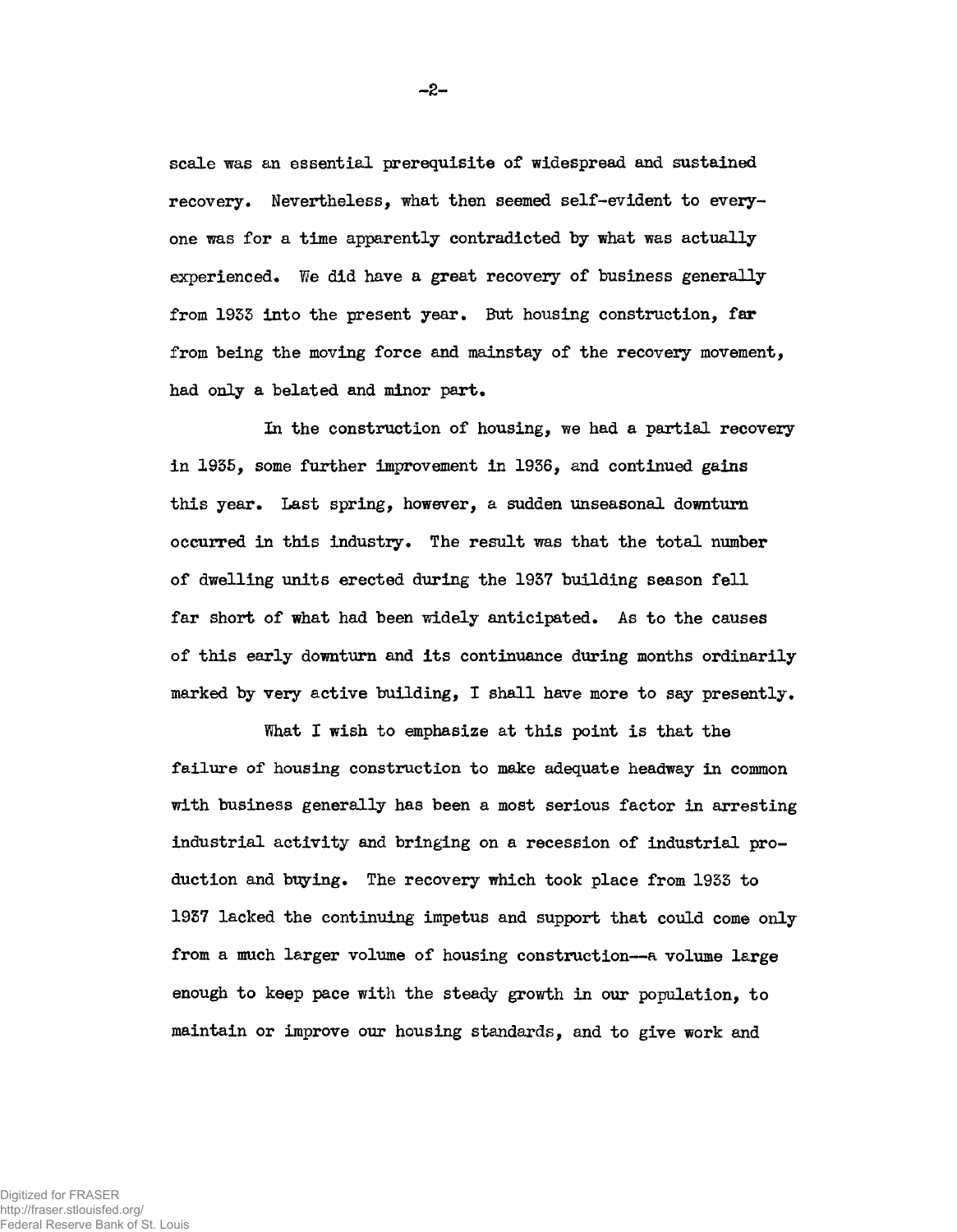income to the great numbers of people that directly or indirectly must look to this industry for employment.

Taking counsel with men both within and outside the government who have given much practical thought to the broad economic aspects of housing, I have obtained their assistance in developing suggestions for legislative and administrative action to deal with this problem in a big and decisive way. The purpose of the measures which I shall submit for your consideration is to bring about the private construction and financing on a nationwide scale of housing for sale or rent on terms that are within the reach of the mass of our people.

This is something that private enterprise in this country has not, by and large, been able to accomplish up to the present time. When we look about for the reasons why this is so, we find that it is partly because of conditions within the construction industry and partly because our methods of financing are not sufficiently adapted to the present realities of the housing market. Government cannot directly improve the practices of the construction industry. It can, however, by improving the financial mechanisms for building and owning housing, make practicable a more efficient and more economical operation on the part of that industry.

The National Housing Act, which was enacted by the Congress in 1934, provided a financial mechanism applicable to all types of lending institutions that make loans for housing purposes. Pursuant to this new method of financing, enabling legislation was subsequently

Digitized for FRASER http://fraser.stlouisfed.org/ Federal Reserve Bank of St. Louis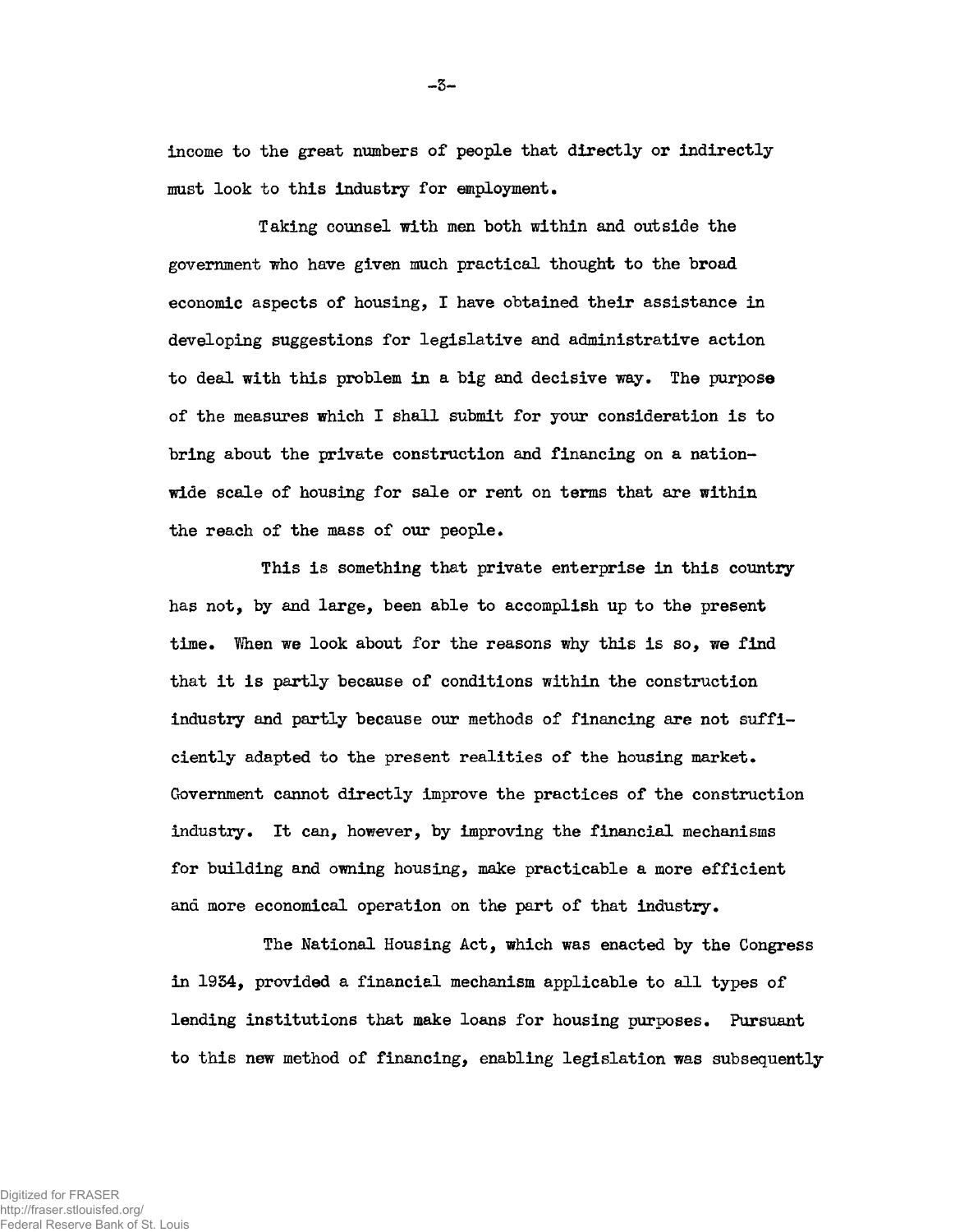enacted by all the States. It is the most far-reaching means we have yet devised to simplify the operations of private enterprise and private capital in the housing field.

Under this act, the Congress established the Federal Housing Administration, which insures mortgages on certain types of housing, but which itself makes no loans. The agency is designed to become ultimately self-sustaining through the operation of a mortgage insurance fund, into which premiums are paid by borrowers who obtain loans under the provisions of the act from private lending institutions. An ultimate guaranty of loans that may default is given by the Federal Government, but this guaranty becomes operative only in the event that recoveries from the sale of defaulted properties, together with all the monies in the insurance fund, should be insufficient to pay the insured claims. Hence, even if any cost should result to the Federal Government, it would be negligible when measured by the volume of construction and employment induced by the fact that the guaranty is there should it ever have to be availed of.

What is now proposed is an improvement and enlargement of the framework of this existing legislation in the light of practical experience. The changes suggested are of a threefold character: first, to effect further reductions in financing costs; second, to extend the insurance of mortgages to types of housing operations not now adequately provided for in the act; third, to

 $-4-$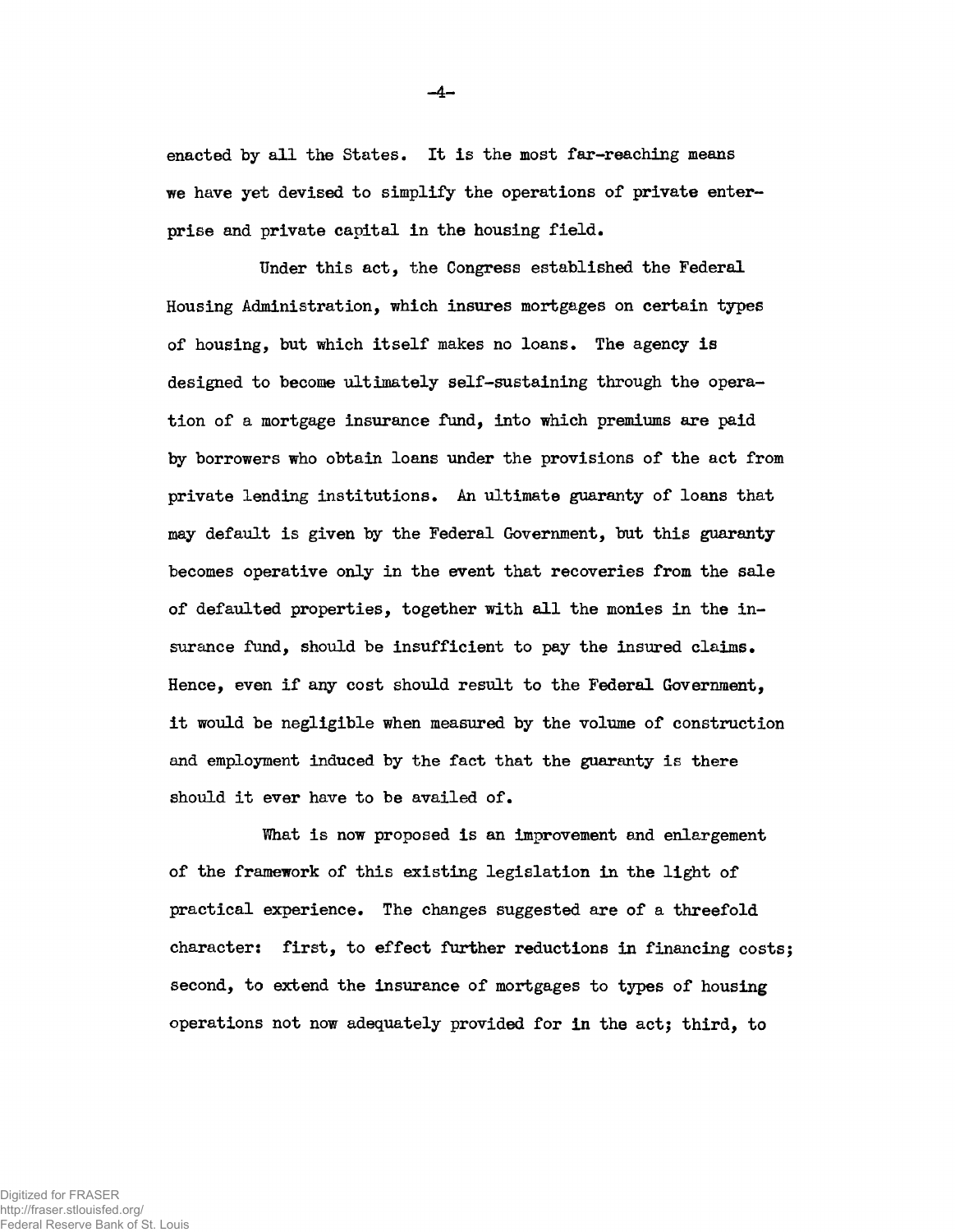make the funds of institutional and individual investors more easily available for the financing of large-scale operations.

Because it takes the ordinary buyer of a house or investor in housing a long time to pay for the property, the cost of financing is in the long run one of the largest items in housing costs. In the case of rental housing it is a determining factor, first in whether construction shall be undertaken at all, and second in arriving at the scale of rentals to be charged. Likewise, to the family building or buying a house for its own occupancy, a saving of 1 per cent or even  $\frac{1}{2}$  of 1 per cent a year in financing costs amounts, over a period of years, to a considerable sum.

At the present time, institutions making loans under the general provisions of Title II of the National Housing Act are permitted by regulation to make an interest charge up to 5 per cent and a service charge of  $\frac{1}{2}$  of 1 per cent, or a total of  $5\frac{1}{2}$  per cent. It is proposed to reduce this to 5 per cent net by amending the administrative regulations.

As a means of further reducing the cost to the borrower, however, I would ask the Congress to authorize the Federal Housing Administrator to fix the mortgage insurance premium as low as  $\frac{1}{2}$ of 1 per cent on the diminishing balance of an insured mortgage instead of on the original face amount as now required by the act. Further, as a means of giving special encouragement to the construction of houses for sale or rent to families of moderate income,

Digitized for FRASER http://fraser.stlouisfed.org/ Federal Reserve Bank of St. Louis -5-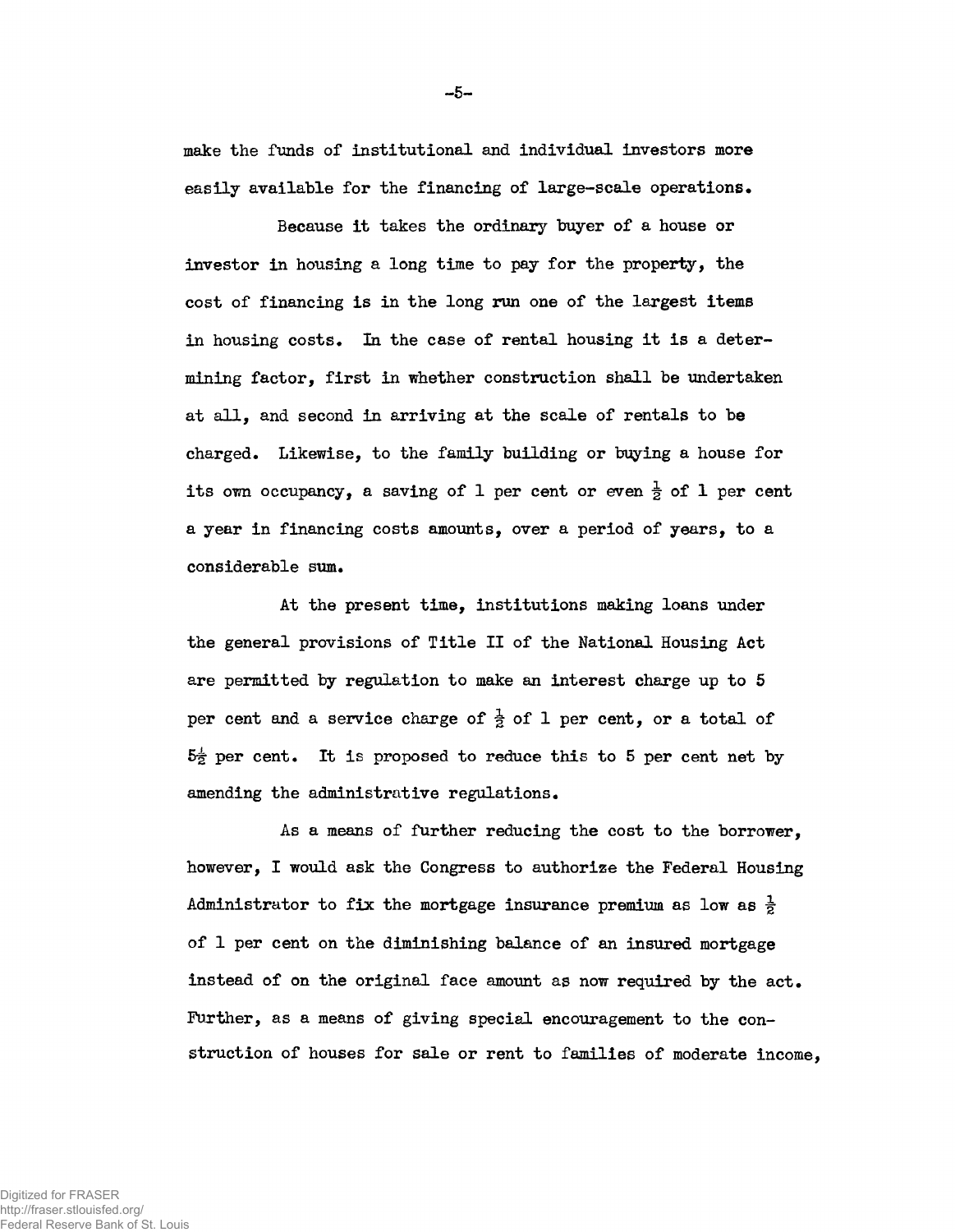I would ask the Congress to authorize the Federal Housing Administrator to fix the mortgage insurance premium as low as  $\frac{1}{4}$  of 1 per cent on the diminishing balance of an insured mortgage in cases where the estimated value of the property to be built does not exceed \$6,000 and where the mortgage is insured prior to July 1, 1939.

This latter rate is frankly an experiment. It would be applicable, however, only for a limited period and to a class of risks in which the average mortgage, I am informed, would probably be less than \$4,000 over the country as a whole. Building costs vary considerably in different localities, but the type of houses to which this lowest rate of mortgage insurance would apply manifestly represents the widest sale and rental market for new housing, so that in any event the insurance risk would not be great•

Another change that I would ask the Congress to make in the existing legislation is to raise the insurable limit from 80 per cent of the appraised value of the property to 90 per cent in cases where the estimated value of the property to be built does not exceed \$6,000. I regard this change as of the utmost importance In stimulating the construction of houses within reach of the mass of wage and salaried workers.

The purpose of this proposed change is to take practical recognition of the fact that most persons who desire to own homes

 $-6-$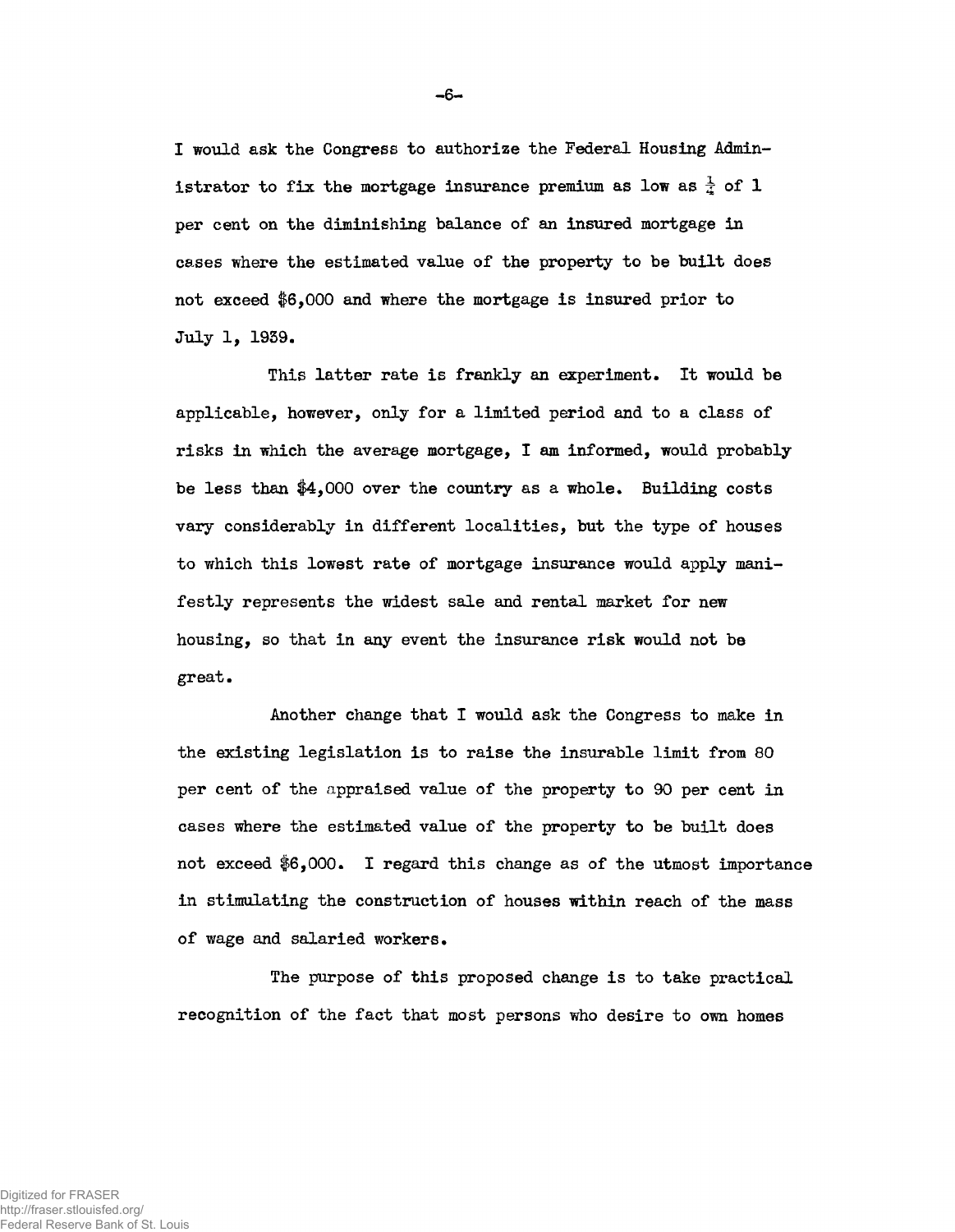of their own cannot make a first payment as large as 20 per cent of the purchase price. This is particularly true after the severe depression of recent years, in which the savings of millions of prudent and thrifty families were depleted. The number of families that can and would pay from \$250 to \$500 to get into a new home is of course enormously greater than the number that can pay from \$500 to \$1,000 or more. Moreover, the lowering of the initial investment required would similarly stimulate the building of moderately-priced houses for rent.

The fact is not generally recognized, I believe, that the majority of our urban families are not home-owners. In the larger cities, the proportion of rented dwellings runs from 60 to nearly 80 per cent of the total. The encouragement of private enterprise to build houses and apartments for rent is therefore an essential part of any comprehensive program to stimulate housing construction.

With this in view, some of the measures suggested for your consideration are designed especially to facilitate the construction and financing, under the economies of a blanket mortgage rather than piecemeal operation, of fairly large groups of houses for rent, or for rent with an option to purchase. Such operations would afford economies in construction as well as in financing, and would therefore, I believe, lead to the formation of substantial companies to avail themselves of the opportunities in this particular

 $-7-$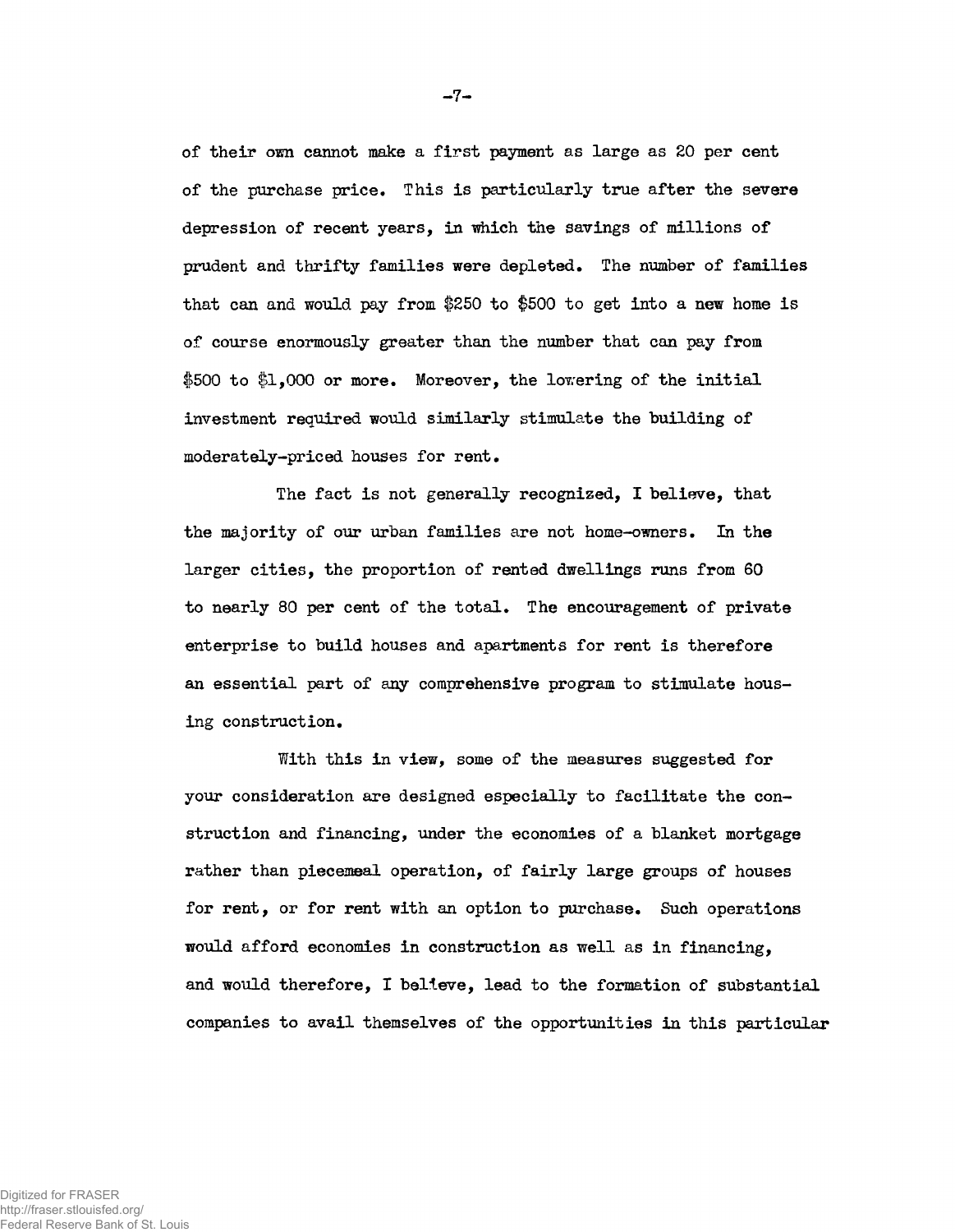field. Similarly, these measures are designed to encourage the construction of apartment buildings of moderate size, such as are particularly adapted to the requirements of our smaller cities.

In the construction of large-scale rental properties, a small but creditable beginning has already been made under the existing provisions of the National Housing Act applicable to limited-dividend companies. These provisions are in need of some clarification, however, in order to encourage a more extensive development of large rental projects in the communities where they are needed.

Among the most important of the measures to which I would invite your consideration are those designed to facilitate the financing of these large projects. Here there is a great gap in our financial mechanisms. The large projects thus far constructed under the provisions of the National Housing Act have been closely regulated as to rents, charges, capital structure, rate of return, etc., and the excesses and abuses which widely characterized the financing of apartment properties in the 1920's have thereby been avoided. The very size of the loans in the case of these large projects, however, makes it difficult to finance them by means of a single mortgage.

I would therefore urge the Congress to liberalize the provisions of the act under which the chartering of national mortgage associations is authorized, and, among other things, to give

-8-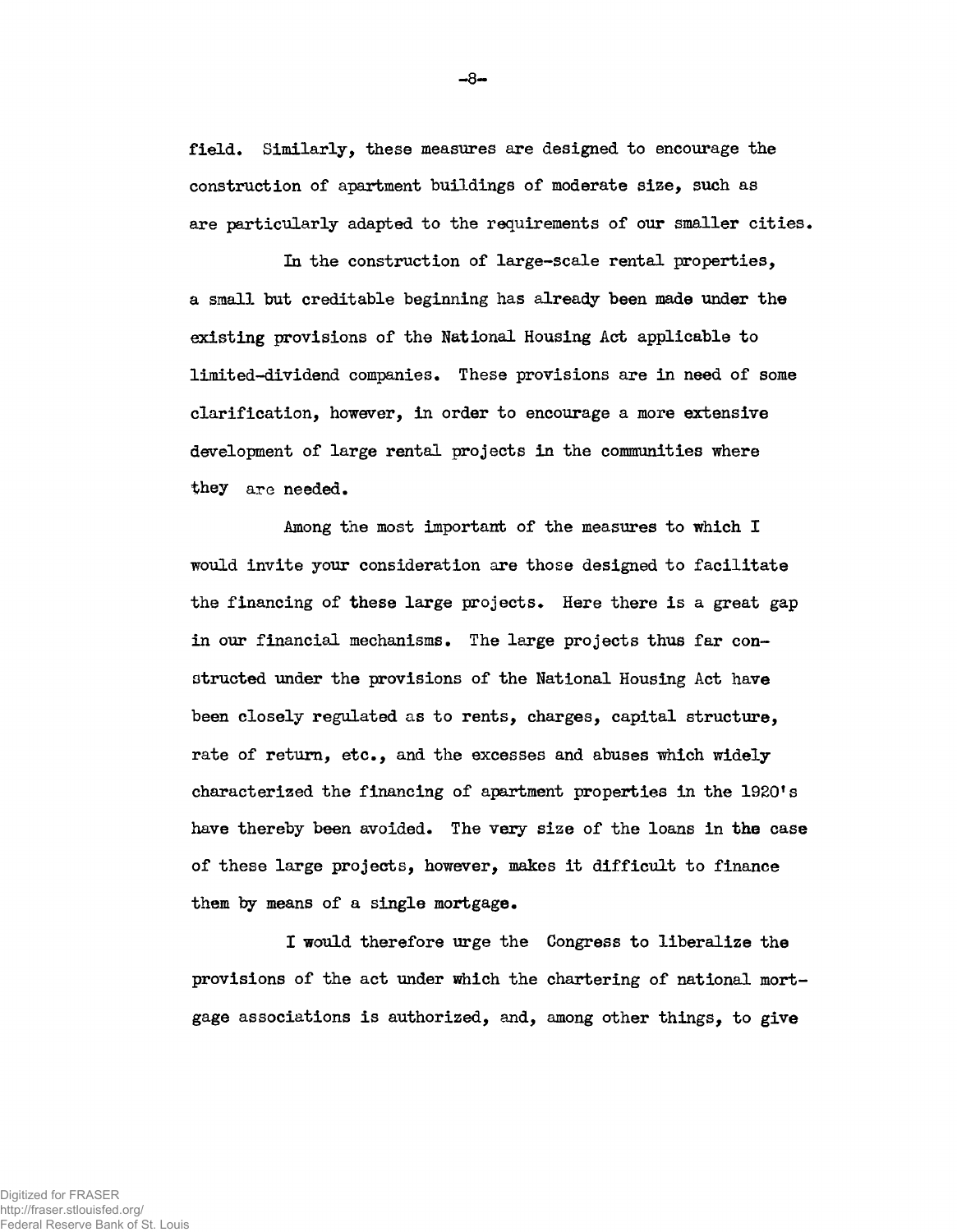these associations explicit authority to make loans on mortgages insured under the provisions of Section 207 of the act. This is the section dealing with large-scale properties that are subject to special regulation by the Federal Housing Administrator •

The effect of the change here proposed would be to enable these properties to be financed by national mortgage associations through the sale of housing bonds or debentures amply secured by the insured mortgages on the properties. In order that one or more such associations may be promptly organized, I shall ask The Reconstruction Finance Company to make available, out of the funds already allocated to The EFC Mortgage Company, \$25,000,000 for capital purposes. Under the amendments proposed, this would provide the basis for  $$500,000,000$  of private funds obtainable through the sale of national mortgage association debentures .

As a means of obtaining these private funds on the most favorable terras, I would ask the Congress to give to the debentures of these associations tax exemption comparable to that afforded the obligations of the Federal Home Loan Banks, the Federal Land Banks, and the United States Housing Authority.

Another of the suggested amendments that I regard as of special importance would make the limitation of  $$2,000,000,000$  on the amount of mortgages insurabla under the National Housing Act apply to the amount of insurance to be outstanding at any time and

-9-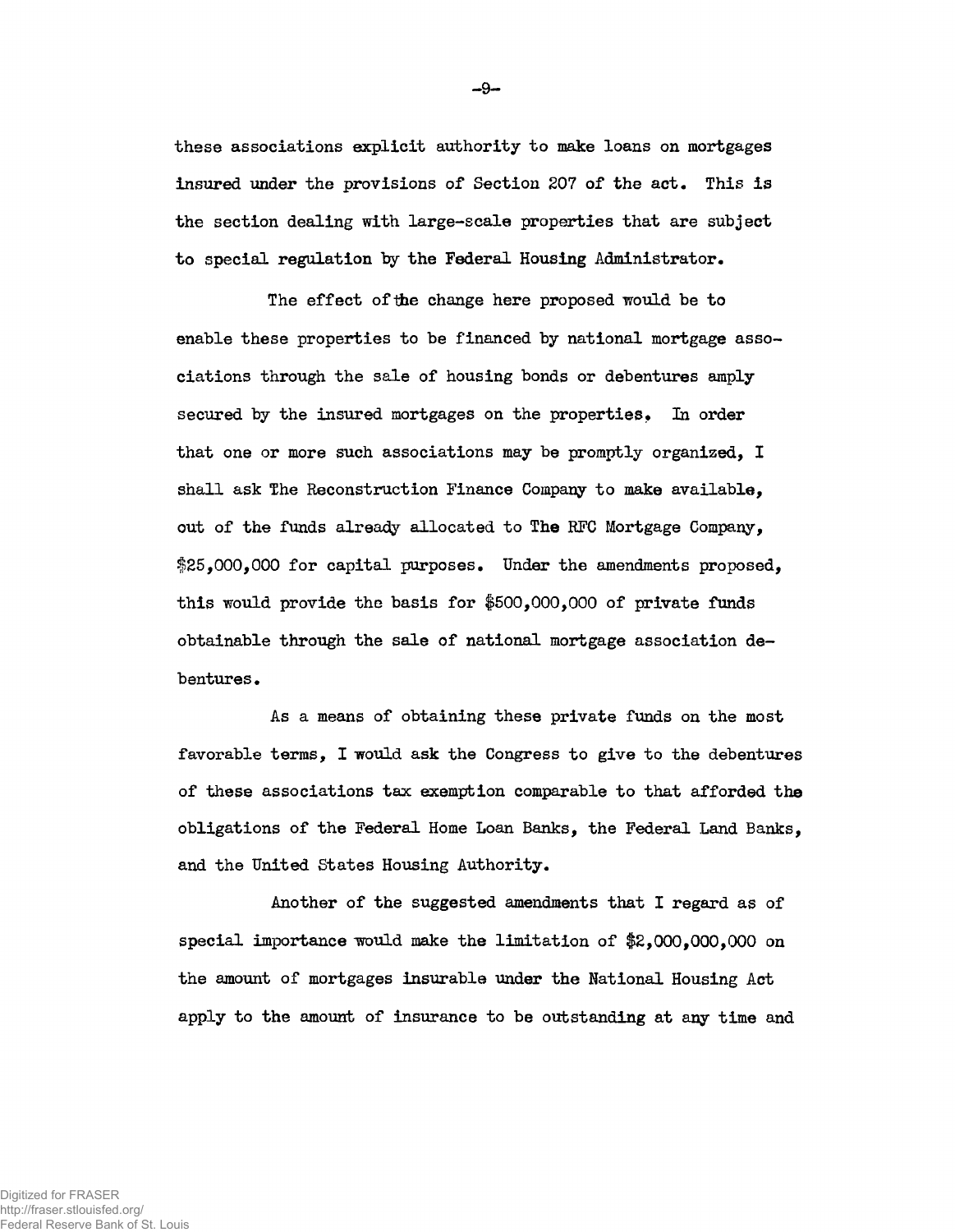would remove the limitation of July 1, 19S9 now applicable to the ultimate guaranty of the Federal Government. These changes would measurably encourage private financing under the act without increasing the amount of the contingent guaranty provided in the existing legislation.

As I have indicated, some of the measures which I have in view can be accomplished by administrative action. Most of them, however, would require legislative amendments. Considered in relation to existing provisions of the National Housing Act, the Federal Reserve Act, the Federal Home Loan Bank Act, and extensive enabling legislation that has been enacted by the several States, the adoption of these measures would for the first time provide all the financial mechanisms essential to a vigorous and widespread revival of housing construction.

The terms of financing, moreover, would be the most favorable ever made generally available in this country for housing purposes. On 20-year amortized mortgages for 90 per cent of the value of houses up to \$6,000, the maximum rate would be  $5\frac{1}{4}$ per cent, including the cost of insurance. On 20-year amortized mortgages for 80 per cent of the value of houses up to \$20,000, and multi-family properties up to  $$200,000$ , the maximum rate would be  $5\frac{1}{2}$  per cent, including the cost of insurance. On larger projects, experience thus far has indicated that the rate will not exceed 5 per cent, including the cost of insurance. These costs are half,

-10-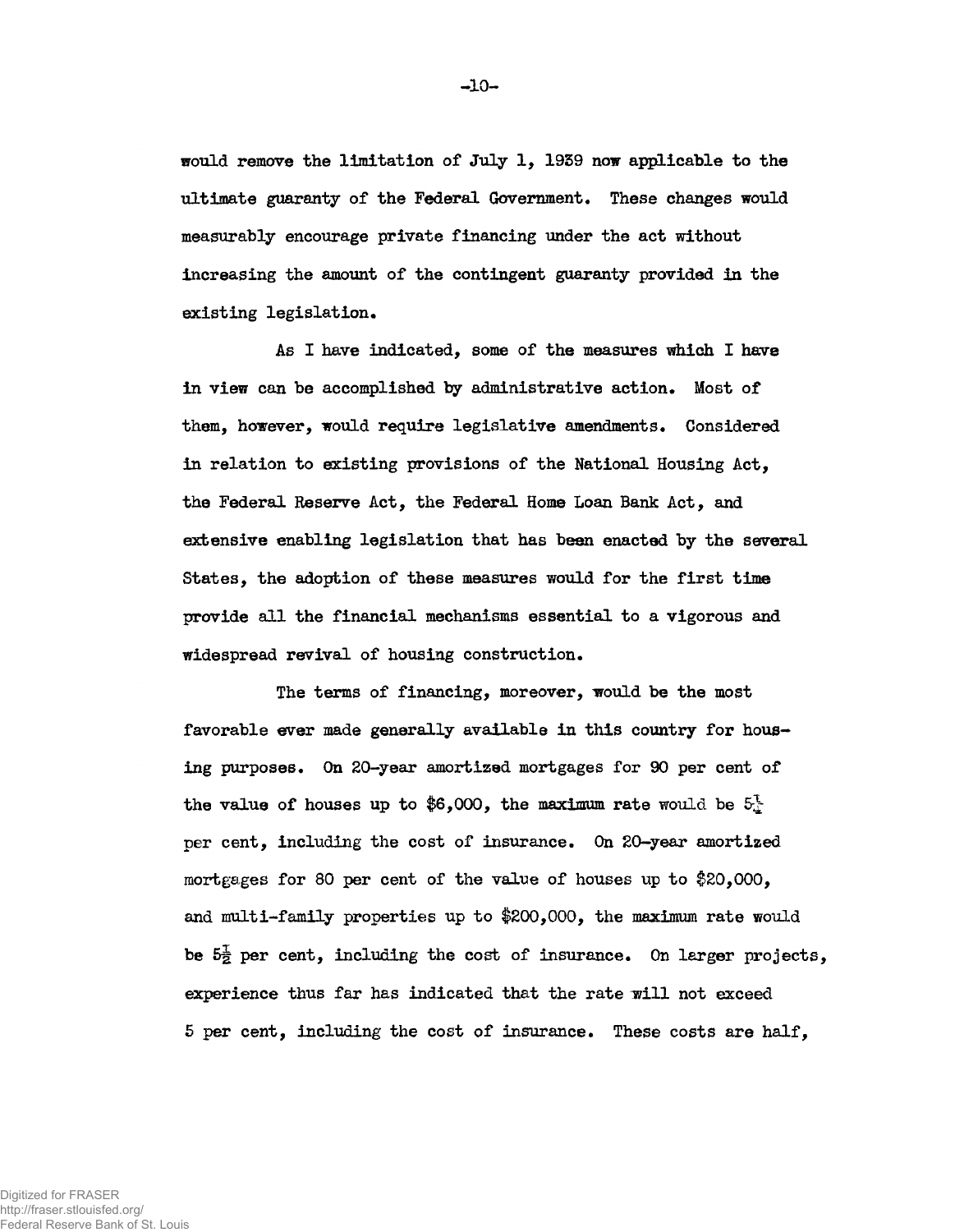or less than half, the costs of loans of comparable proportions under the system of first, second, and third mortgage financing that was widely prevalent in the 1920's.

The program as a whole is calculated, therefore, to rouse the interest of private enterprise and private capital in what is virtually an unlimited market for labor, materials, equipment, transportation, and all the other elements that an active construction industry draws upon. Under the measures proposed, large and continuous activity and employment in housing construction, which is not feasible under our present limited methods of financing, would be put decisively on a practicable basis.

The success of such a program, however, cannot be assured by governmental action alone. It will depend rather, in very large measure, on the willingness of industry and labor to cooperate in producing housing at costs that are within the consumer's means. The goal at which both industry and labor will have to aim is sustained large-scale production that will, as the direct result of lowering costs to the consumer, give a greater income to labor because of longer employment and a greater income to industry because of larger output.

Because this was not the goal of industry and labor during the past construction year, the result soon proved injurious to both and to business and employment generally. The sharp rise that occurred in construction costs between September of last year

-11-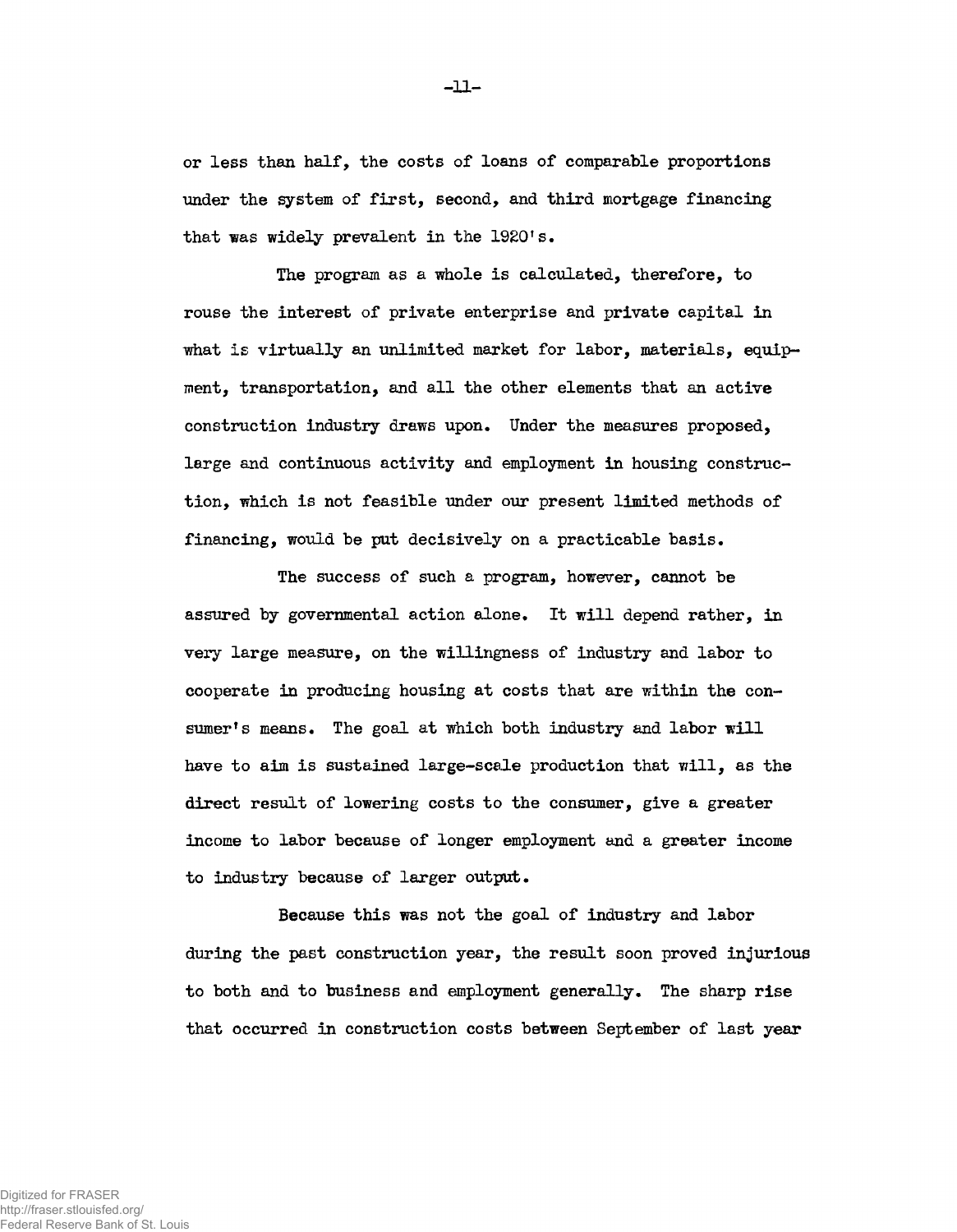and March of this year, apparently in anticipation of something like a building boom, lowered by 100,000 to 150,000 the number of new dwelling units that competent authorities had estimated were in prospect for 1937.

It is now clear that we cannot have a strong revival of housing construction on the terms that were exacted by industry and labor last spring. The rise in wage rates and material prices was too rapid and too great for the consumer to bear. Nor was it in the construction field alone that a rapid rise in costs checked production and buying.

Clearly, no industrial or labor group would deliberately adopt a policy calculated to defeat its own interests and undermine its own market. I am not, therefore, essaying to blame anyone for pushing up wages and profit margins too fast; I would simply point out the obvious cause and effect in what actually occurred. From what did occur, I think it is evident that we must retrace our steps somewhat. If we are to supply the housing that our people need, we shall have to be guided by the maxim that the surest way to gain our ends is to moderate our desires.

Our people as a whole have had a measurable success in their incomes since 1935. Nevertheless, the budget of the great mass of our families is not elastic, and for most of them the point is quickly reached where increased costs react against someone's business and someone's employment. The problem of the

-12-